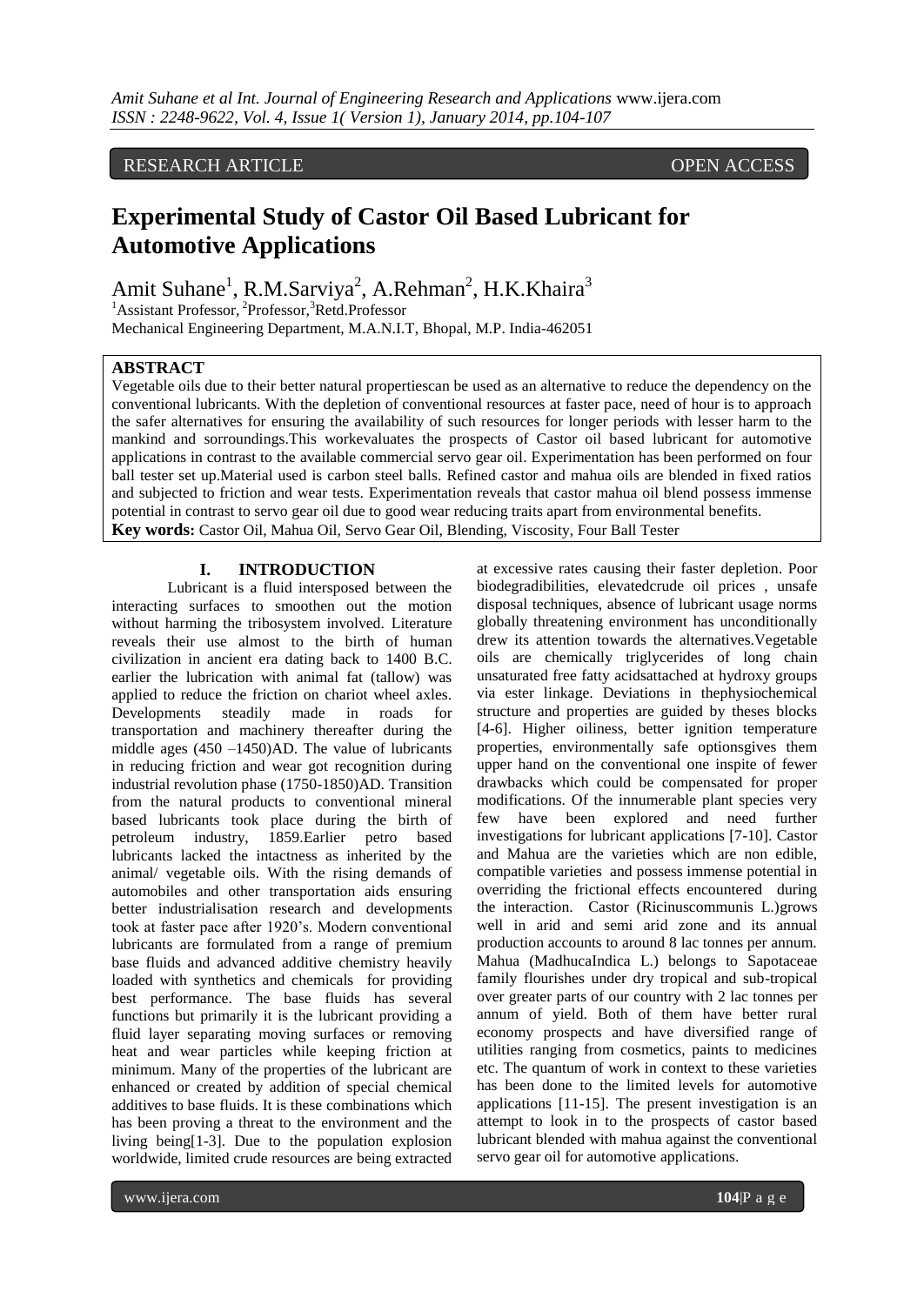# **II. EXPERIMENTATION**

## **2.1 Sample Preparation and Test specimen**

In this work refined castor oil and mahua oil have been investigated, where castor is used as the base oil and mahua as the blending agent. The conventional lubricant used as reference in this work is servo gear (HP90) oil. Blends of castor and mahua oil samples with five different ratios have been prepared varying from 10%-50% by volume. Total seven samples have been analysed. Test specimen used are spherical balls 12.7mm diameter. Ball material is carbon steel with carbon % (0.20-0.35).

#### **2.2 Experimental Set Up**

Experimentation has been performed on the four ball tester as per ASTM (D 4172) standards as shown in **Fig.1.** This set up uses four balls, three at the bottom and one on top. All the balls are dried washed with acetone to maintain the surfaces free from impurities.The bottom three balls are held firmly in a ball pot containing the lubricant under test and pressed against the top ball. The top ball is made to rotate at the desired speed while the bottom three balls are pressed against it. The lubricant under test is characterized by the evaluating the wear scar formed on the balls and coefficient of friction observed for the respective combination after the test.



**Fig.1 Schematic Diagram of Four Ball Tester** 

#### **2.3 Experimental Procedure**

A load of 40kg (392 N) was applied at the contact zone of balls with test lubricant placed in the ball pot. The top most ball fixed in the collet attached to the spindle of the tester is made to rotate at the speed of 1200 RPM for one hour with temperature maintained at 75<sup>o</sup>c. Coefficient of friction  $(\mu)$  is measured with the help of above set up for the particular settings. The observations are recorded in the data acquisition system which are further analyzed. Wear scar is measured by the microscope of 0.01 mm accuracy. This procedure is followed for all the other test samples. The lubricant test oil samples are Servo gear oil, Castor oil, blend 1, blend 2, blend 3, blend 4 and blend 5 as shown in **Table 1**.

**Table 1:Blending Ratio**

| Vol $%$       | <b>Blend1</b> | Blend <sub>2</sub> Blend <sub>3</sub> | $\mathbf{I}$ | <b>Blend4</b> | Blend <sub>5</sub> |
|---------------|---------------|---------------------------------------|--------------|---------------|--------------------|
| <b>Castor</b> | 90            | 80                                    | 70           | 60            | 50                 |
| Mahua         | 10            | 20                                    | 30           | 40            | 50                 |

The viscosities $(η)$  evaluated for different samples through digital viscometer are shown in**Table.2**

**Table 2.Kinematic Viscosity**

| Ιn<br>$ $ cP | Oil             | SGear   Castor   B1<br>Oil |     | B <sub>2</sub> | B <sub>3</sub> | <b>B4</b> | <b>B5</b> |
|--------------|-----------------|----------------------------|-----|----------------|----------------|-----------|-----------|
| $127^\circ$  | $\frac{1}{240}$ | 260                        | 230 | 220            | $190 \t150$    |           | 140       |

On the basis of the experimentation, values and curves depicted in the form of table and plot shows the effect of blending on COF and wear scar.

# **III. RESULTS AND DISCUSSION 3.1 Coefficient of Friction (**µ**)**

**Fig.2** is the plot representing thecorrelation between coefficient of friction  $(\mu)$  and the time for various oil samples. The average experimental values for the coefficient of friction parameter reported varied from 0.00625 to 0.04945 ie. in the boundary lubrication regime.Servo Gear oil and refined castor oil showed comparative higher values 0.04945 and 0.04608, respectively. The blends reported comparatively lower values as shown in the **Table 3.**The reported values arefound to be higher in the beginning and later decline to the lower values with the time. This could be due to the higher initial frictional torque during experimentation.

Resulting values from the table gives an idea about the formation of protective, stable and thick layer between the surfaces resisting material loss. The temperature conditions remained stable in the ball pot to  $75^\circ$ c during the experimentation showing the bearing ability of the oil samples.



**Fig.2 COF vs Time for Lubricant oil samples**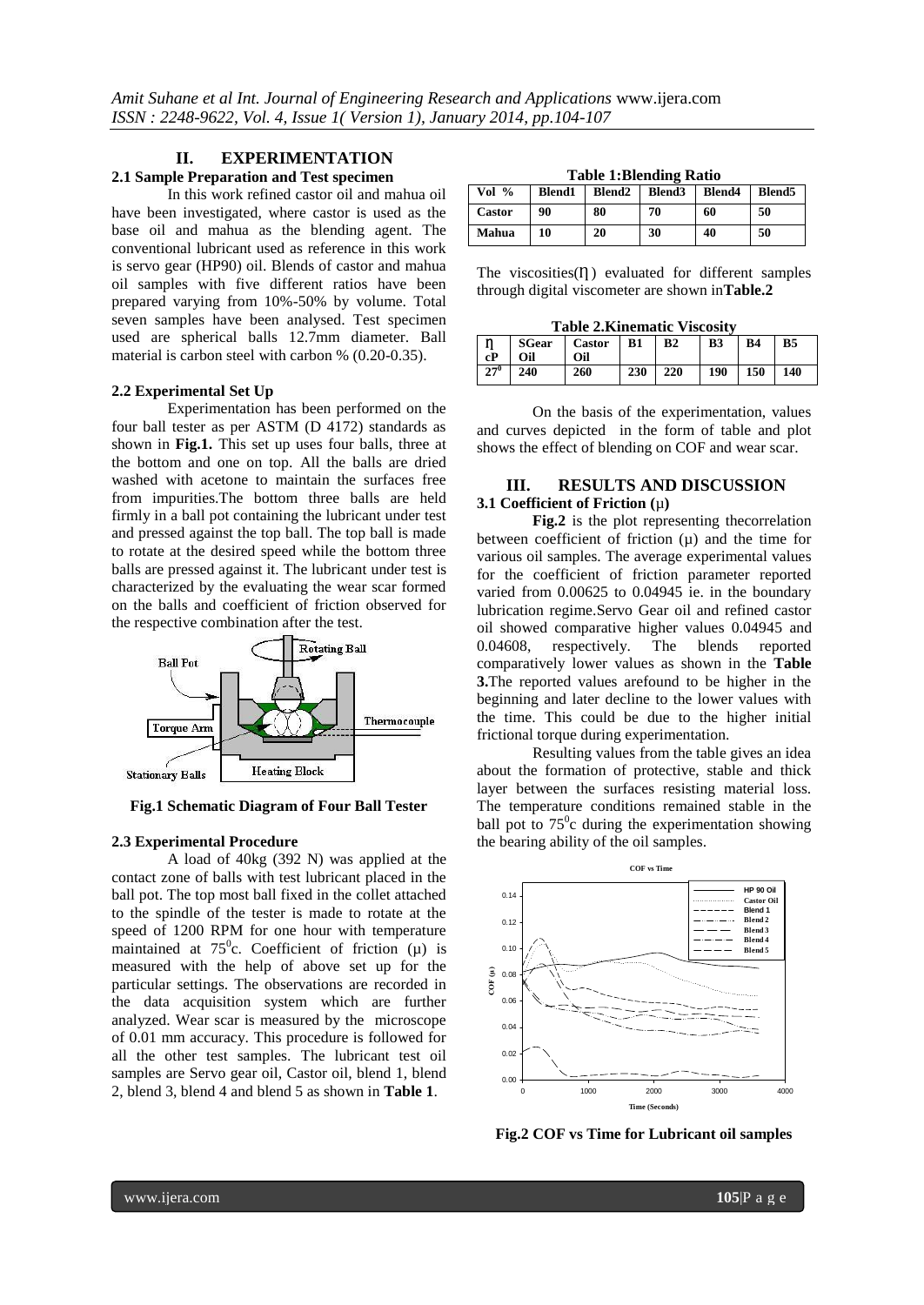|                | Table 3:COF values |            |                   |  |  |  |
|----------------|--------------------|------------|-------------------|--|--|--|
| S.No.          | <b>Oil Sample</b>  | $COF(\mu)$ | Wear Scar<br>(mm) |  |  |  |
|                | Servo Gear         | 0.04945    | 0.87              |  |  |  |
| $\overline{c}$ | Castor Oil         | 0.04608    | 0.95              |  |  |  |
| 3              | Blend 1            | 0.03759    | 0.86              |  |  |  |
| 4              | Blend 2            | 0.03302    | 0.79              |  |  |  |
| 5              | Blend 3            | 0.03025    | 0.74              |  |  |  |
| 6              | Blend 4            | 0.02691    | 0.69              |  |  |  |
|                | Blend 5            | 0.00625    | 0.60              |  |  |  |

**Table 3:COF values**

#### **3.2 Wear Scar Diameter**

Wear scar diameter is the average impression mark left over the three lower static balls due to the sliding action of upper ball. Sliding interaction results in material loss from the balls. It is measured using a microscope after removing the balls from ball pot. **Table 3** gives clear picture of wear scar impression over the affected static balls. Blend 5 reported least scar damage in the denomination of 0.60 mm and refined castor reported highest ie. 0.95 mm scar impression. The probable reason for this could be the ability of blended oil sample layer to avoid metal contacts for greater portion of test span resulting in lesser material loss and hence lower wear scar damage.

#### **3.3 Surface Profile**

The surface profile of the balls analysed in the microscope revealed that the interactions between the stationery and the rotating balls showed pronounced abrasive and adhesive wear pattern under prevailed boundary lubricated regime as shown in the **fig.3.**and**fig.4.**



**Fig.3. Experimental Balls in the Ball Pot**



**Fig.4. Wear Pattern on the Ball Surface**

#### **IV. CONCLUSIONS**

Experimental observations and findings can be concluded in following points:

- **1.** COF values are found lower and better for blend 5. Servo gear and refined castor oil gave higher values for the same.
- **2.** Wear scar impression is reported lowest for blend 5 which is a combination of castor and mahua oil in equal concentration and highest for the refined castor oil**.**
- **3.** Surface profile of the balls showed adhesive and abrasive wear patternsunder boundary lubricated regime.
- **4**. Blending provided for formation of protective and stable lubricant layer which is capable of bearing temperature rise, resisting material loss. This action is observed more pronounced in blend 5.
- **5**. Castor oil based lubricant has better prospects to servo gear oil as far as friction and wear trends are concerned. Experimental observations suggests that castor has immense potential in acting as base fluid for lubricant formulation for automotive gear applications. More elaborate work needs to be done to explore other effective blending options and applications.

### **REFERENCES**

- [1] **Julian, H.,** "The Nation, the State, and theFirst Industrial Revolution", Journal of BritishStudies, Vol.50 (20), April 2011, pp 307-331.
- [2] **Theo, Mang ,W. Dresel,** " Lubricants andLubrication" 2nd Ed. 4,2007 WILEY-VCHVerlag GmbH & Co. KGaA, WeinheimISBN: 978-3-527-31497-3.
- [3] **http:**//www.palco.co.in/historyof\_lubricants .html.
- [4] **IoanS.,**"On the Future of BiodegradableVegetable Lubricants Used for Industrial TriboSystems",Gal I Fascicie2002;VIII:pp 1221-4590.
- [5] **WilfriedJ.Bartz,** "Ecotribology: EnvironmentallyAcceptable Tribological Practices", TribologyInternational, Vol. 39, 2006, pp728–733.
- [6] **Willing, A.,** "Lubricants Based on RenewableResource – An Environmentally CompatibleAlternative to Mineral Oil Products"Chemosphere, 2001, Vol. 43, pp 89–98.
- [7] **Wagner, H., Luther, R., Mang. T.,**" LubricantBase Fluids Based on Renewable RawMaterialsTheir Catalytic Manufacture andModification",Appl. Catal.A, 2001,Vol.221,pp 429–442.

www.ijera.com **106**<sup>p</sup> a g e